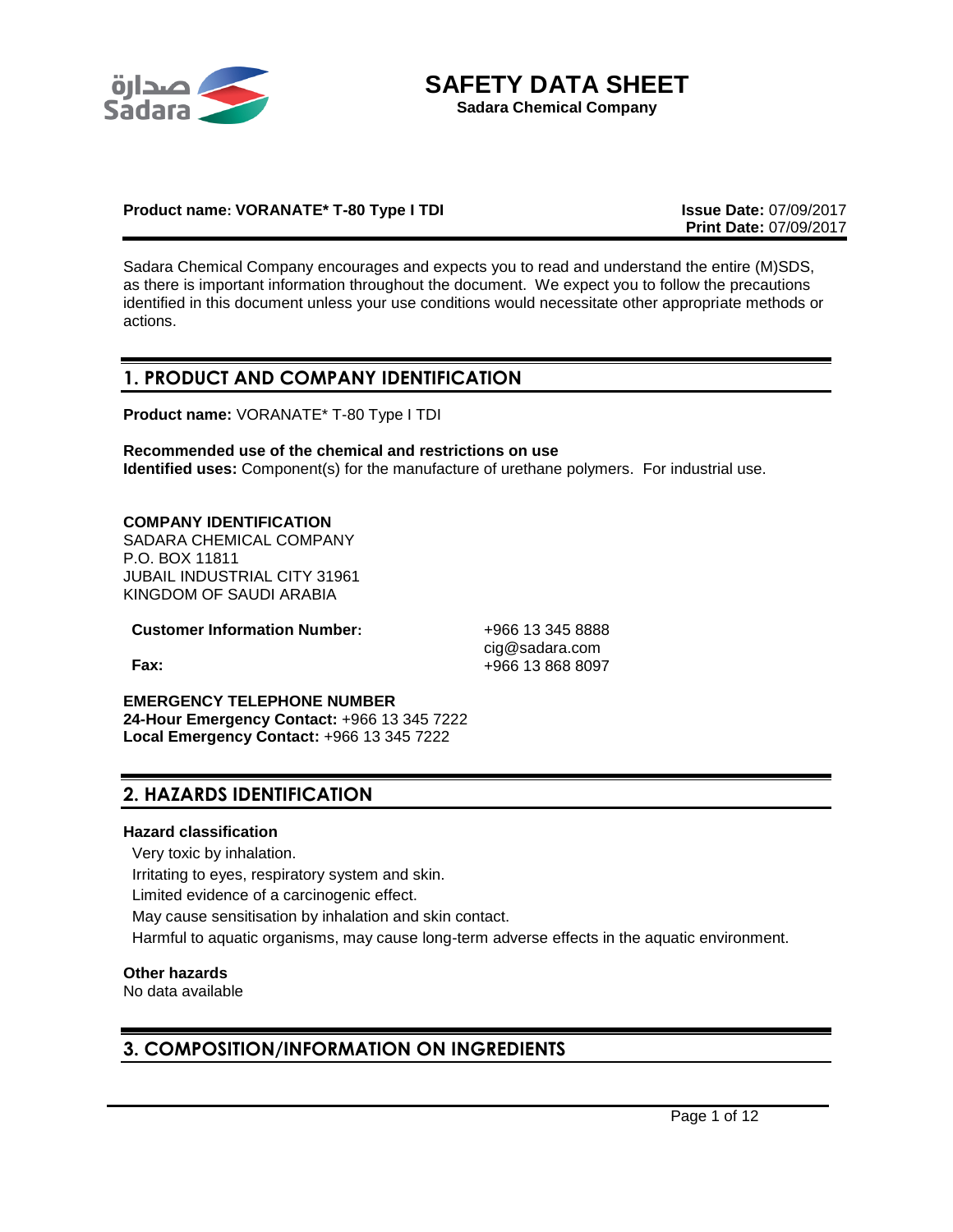This product is a substance.

| CASRN / EC-No. /<br>Index-No.                                                  | <b>Concentration</b> | <b>Component</b>                                                                                        | <b>Classification</b>                                     |
|--------------------------------------------------------------------------------|----------------------|---------------------------------------------------------------------------------------------------------|-----------------------------------------------------------|
| <b>CASRN</b><br>26471-62-5<br>EC-No.<br>247-722-4<br>Index-No.<br>615-006-00-4 | 100.0%               | Toluene-diisocyanate, mixture<br>of toluene-2,4-di-isocyanate and T+ - R26<br>toluene-2,6-di-isocyanate | Carc Cat.3 - R40<br>Xi - R36/37/38<br>R42/43<br>R52 - R53 |

The full text of each R phrase is listed in section 16.

*Note*

Toluene-diisocyanate (TDI) with CAS#26471-62-5 describes a mixture of toluene-2,4-di-isocyanate and toluene-2,6-di-isocyanate

## **4. FIRST AID MEASURES**

## **Description of first aid measures**

**General advice:** First Aid responders should pay attention to self-protection and use the recommended protective clothing (chemical resistant gloves, splash protection). If potential for exposure exists refer to Section 8 for specific personal protective equipment.

**Inhalation:** Move person to fresh air. If not breathing, give artificial respiration; if by mouth to mouth use rescuer protection (pocket mask, etc). If breathing is difficult, oxygen should be administered by qualified personnel. Call a physician or transport to a medical facility.

**Skin contact:** Remove material from skin immediately by washing with soap and plenty of water. Remove contaminated clothing and shoes while washing. Seek medical attention if irritation persists. Wash clothing before reuse. An MDI skin decontamination study demonstrated that cleaning very soon after exposure is important, and that a polyglycol-based skin cleanser or corn oil may be more effective than soap and water. This may also apply to other isocyanates. Discard items which cannot be decontaminated, including leather articles such as shoes, belts and watchbands. Suitable emergency safety shower facility should be immediately available.

**Eye contact:** Immediately flush eyes with water; remove contact lenses, if present, after the first 5 minutes, then continue flushing eyes for at least 15 minutes. Obtain medical attention without delay, preferably from an ophthalmologist. Suitable emergency eye wash facility should be immediately available.

**Ingestion:** Do not induce vomiting. Give one cup (8 ounces or 240 ml) of water or milk if available and transport to a medical facility. Do not give anything by mouth unless the person is fully conscious.

**Most important symptoms and effects, both acute and delayed:** Aside from the information found under Description of first aid measures (above) and Indication of immediate medical attention and special treatment needed (below), any additional important symptoms and effects are described in Section 11: Toxicology Information.

## **Indication of any immediate medical attention and special treatment needed**

**Notes to physician**: Maintain adequate ventilation and oxygenation of the patient. May cause respiratory sensitization or asthma-like symptoms. Bronchodilators, expectorants and antitussives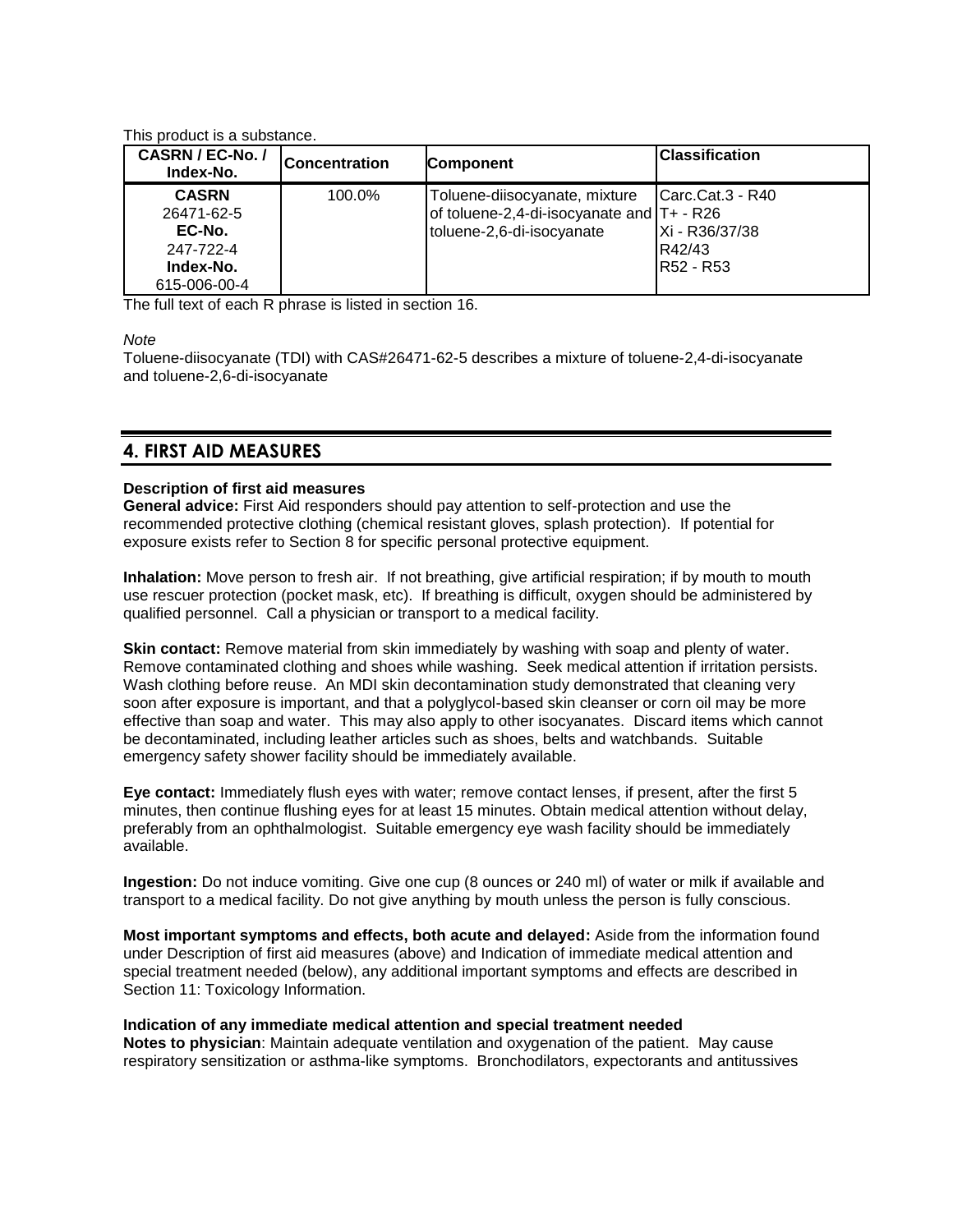may be of help. Treat bronchospasm with inhaled beta2 agonist and oral or parenteral corticosteroids. Respiratory symptoms, including pulmonary edema, may be delayed. Persons receiving significant exposure should be observed 24-48 hours for signs of respiratory distress. If you are sensitized to diisocyanates, consult your physician regarding working with other respiratory irritants or sensitizers. Due to irritant properties, swallowing may result in burns/ulceration of mouth, stomach and lower gastrointestinal tract with subsequent stricture. Aspiration of vomitus may cause lung injury. Suggest endotracheal/esophageal control if lavage is done. Treatment of exposure should be directed at the control of symptoms and the clinical condition of the patient. Excessive exposure may aggravate preexisting asthma and other respiratory disorders (e.g. emphysema, bronchitis, reactive airways dysfunction syndrome).

# **5. FIREFIGHTING MEASURES**

**Suitable extinguishing media:** Water fog or fine spray. Dry chemical fire extinguishers. Carbon dioxide fire extinguishers. Foam. Alcohol resistant foams (ATC type) are preferred. General purpose synthetic foams (including AFFF) or protein foams may function, but will be less effective.

**Unsuitable extinguishing media:** Do not use direct water stream. May spread fire.

## **Special hazards arising from the substance or mixture**

**Hazardous combustion products:** During a fire, smoke may contain the original material in addition to combustion products of varying composition which may be toxic and/or irritating. Combustion products may include and are not limited to: Nitrogen oxides. Isocyanates. Hydrogen cyanide. Carbon monoxide. Carbon dioxide.

**Unusual Fire and Explosion Hazards:** Material reacts slowly with water, releasing carbon dioxide which can cause pressure buildup and rupture of closed containers. Elevated temperatures accelerate this reaction. Container may rupture from gas generation in a fire situation. Violent steam generation or eruption may occur upon application of direct water stream to hot liquids. Dense smoke is produced when product burns.

## **Advice for firefighters**

**Fire Fighting Procedures:** Keep people away. Isolate fire and deny unnecessary entry. Stay upwind. Keep out of low areas where gases (fumes) can accumulate. Water is not recommended, but may be applied in large quantities as a fine spray when other extinguishing agents are not available. Do not use direct water stream. May spread fire. Fight fire from protected location or safe distance. Consider the use of unmanned hose holders or monitor nozzles. Immediately withdraw all personnel from the area in case of rising sound from venting safety device or discoloration of the container. Move container from fire area if this is possible without hazard. Use water spray to cool fire-exposed containers and fire-affected zone until fire is out. Contain fire water run-off if possible. Fire water runoff, if not contained, may cause environmental damage. Review the "Accidental Release Measures" and the "Ecological Information" sections of this (M)SDS.

**Special protective equipment for firefighters:** Wear positive-pressure self-contained breathing apparatus (SCBA) and protective fire fighting clothing (includes fire fighting helmet, coat, trousers, boots, and gloves). Avoid contact with this material during fire fighting operations. If contact is likely, change to full chemical resistant fire fighting clothing with self-contained breathing apparatus. If this is not available, wear full chemical resistant clothing with self-contained breathing apparatus and fight fire from a remote location. For protective equipment in post-fire or non-fire clean-up situations, refer to the relevant sections.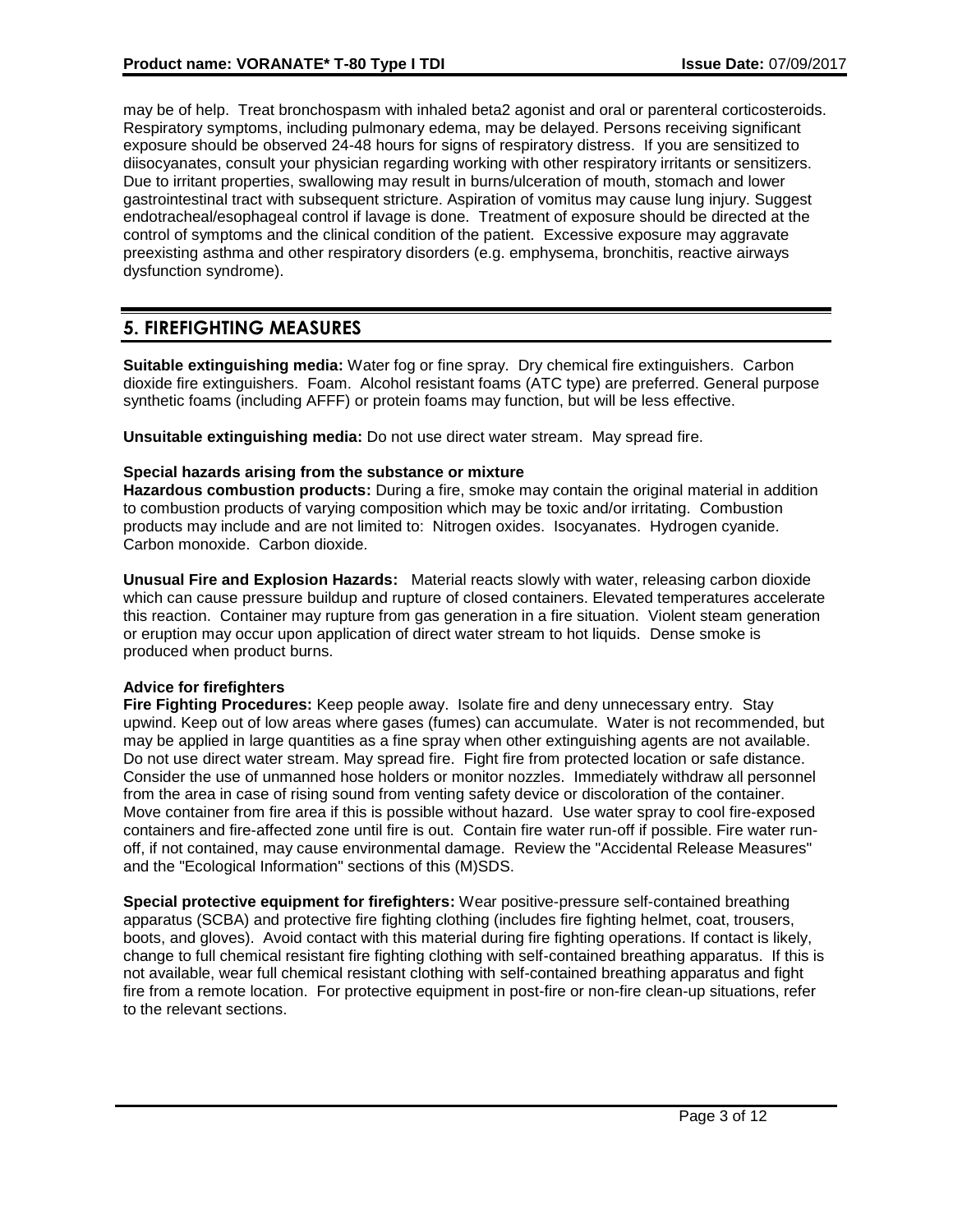# **6. ACCIDENTAL RELEASE MEASURES**

**Personal precautions, protective equipment and emergency procedures:** Isolate area. Keep unnecessary and unprotected personnel from entering the area. Keep personnel out of low areas. Spilled material may cause a slipping hazard. Keep upwind of spill. Ventilate area of leak or spill. If available, use foam to smother or suppress. Refer to section 7, Handling, for additional precautionary measures. See Section 10 for more specific information. Use appropriate safety equipment. For additional information, refer to Section 8, Exposure Controls and Personal Protection.

**Environmental precautions:** Prevent from entering into soil, ditches, sewers, waterways and/or groundwater. See Section 12, Ecological Information.

**Methods and materials for containment and cleaning up:** Contain spilled material if possible. Absorb with materials such as: Dirt. Vermiculite. Sand. Clay. Do NOT use absorbent materials such as: Cement powder (Note: may generate heat). Collect in suitable and properly labeled open containers. Do not place in sealed containers. Suitable containers include: Metal drums. Plastic drums. Polylined fiber pacs. Wash the spill site with large quantities of water. Attempt to neutralize by adding suitable decontaminant solution: Formulation 1: sodium carbonate 5 - 10%; liquid detergent 0.2 - 2%; water to make up to 100%, OR Formulation 2: concentrated ammonia solution 3 - 8%; liquid detergent 0.2 - 2%; water to make up to 100%. If ammonia is used, use good ventilation to prevent vapor exposure. Contact your supplier for clean-up assistance. See Section 13, Disposal Considerations, for additional information.

# **7. HANDLING AND STORAGE**

**Precautions for safe handling:** Avoid breathing vapor. Avoid contact with eyes, skin, and clothing. Avoid prolonged or repeated contact with skin. Wash thoroughly after handling. Use with adequate ventilation. This material is hygroscopic in nature. Keep container tightly closed. See Section 8, EXPOSURE CONTROLS AND PERSONAL PROTECTION.

Spills of these organic materials on hot fibrous insulations may lead to lowering of the autoignition temperatures possibly resulting in spontaneous combustion.

**Conditions for safe storage:** Store in a dry place. Protect from atmospheric moisture. Do not store product contaminated with water to prevent potential hazardous reaction. Avoid moisture. See Section 10 for more specific information. Additional storage and handling information on this product may be obtained by calling your sales or customer service contact.

| <b>Storage stability:</b> | <b>Storage Period:</b> |  |
|---------------------------|------------------------|--|
| Storage temperature:      |                        |  |
| 18 - 40 °C                | 12 Month               |  |

# **8. EXPOSURE CONTROLS/PERSONAL PROTECTION**

## **Control parameters**

Exposure limits are listed below, if they exist.

| <b>Component</b>                                                                                    | <b>Regulation</b> | <b>Type of listing</b> | <b>Value/Notation</b> |
|-----------------------------------------------------------------------------------------------------|-------------------|------------------------|-----------------------|
| Toluene-diisocyanate,<br>mixture of toluene-2,4-di-<br>isocyanate and toluene-2,6-<br>di-isocyanate | Dow IHG           | TWA                    | $0.005$ ppm           |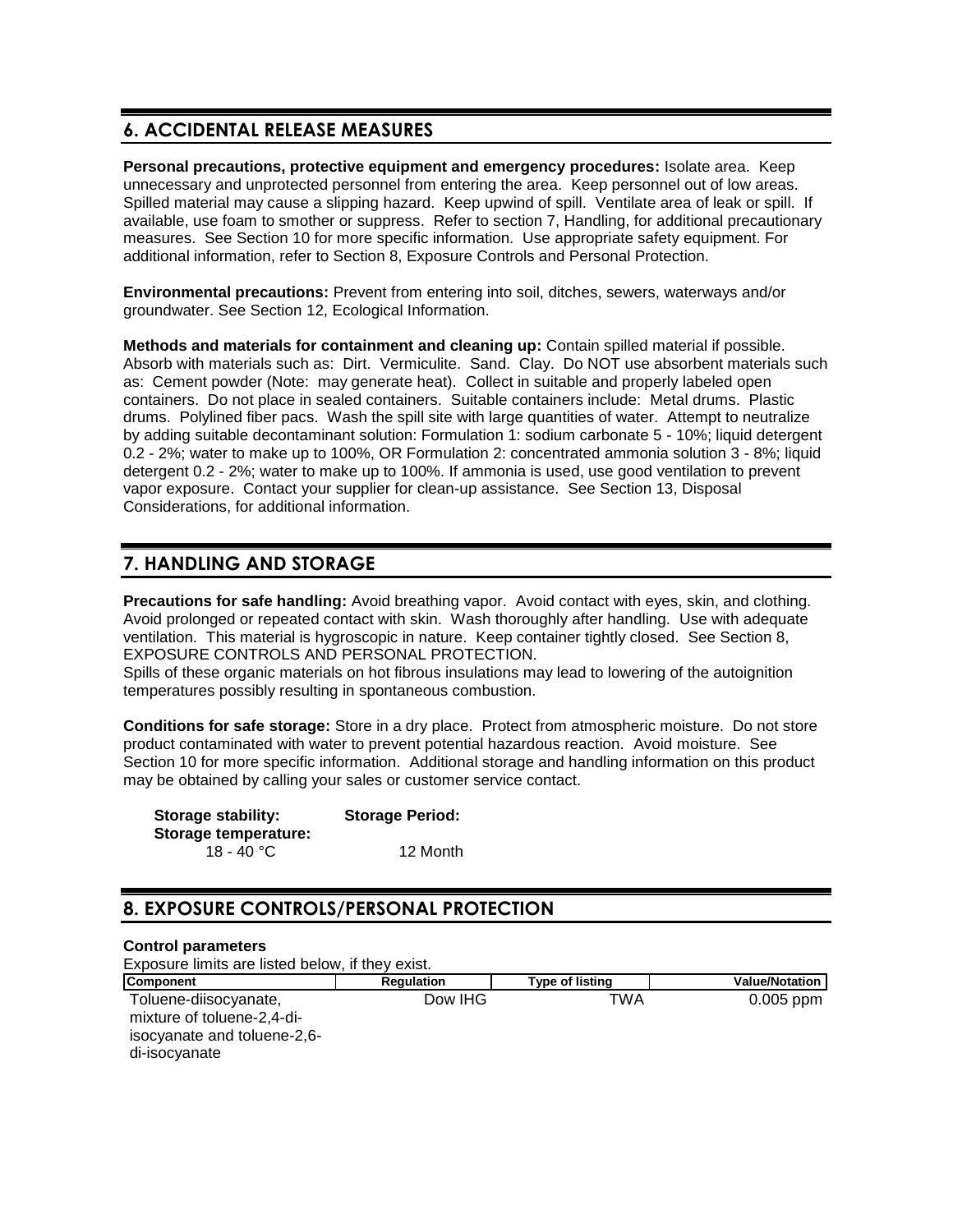| Dow IHG | <b>TWA</b> | Skin and respiratory |
|---------|------------|----------------------|
|         |            | sensitiser           |
| Dow IHG |            | $0.02$ ppm           |
| Dow IHG |            | Skin and respiratory |
|         |            | sensitiser           |

## **Exposure controls**

**Engineering controls:** Use only with adequate ventilation. Local exhaust ventilation may be necessary for some operations. Provide general and/or local exhaust ventilationto control airborne levels below the exposure guidelines. Exhaust systems should be designed to move the air away from the source of vapor/aerosol generation and people working at this point. The odor and irritancy of this material are inadequate to warn of excessive exposure.

## **Individual protection measures**

**Eye/face protection:** Use chemical goggles. Chemical goggles should be consistent with EN 166 or equivalent. If exposure causes eye discomfort, use a full-face respirator. **Skin protection**

**Hand protection:** Use chemical resistant gloves classified under Standard EN374: Protective gloves against chemicals and micro-organisms. Examples of preferred glove barrier materials include: Butyl rubber. Polyethylene. Chlorinated polyethylene. Ethyl vinyl alcohol laminate ("EVAL"). Examples of acceptable glove barrier materials include: Viton. Neoprene. Polyvinyl chloride ("PVC" or "vinyl"). Nitrile/butadiene rubber ("nitrile" or "NBR"). When prolonged or frequently repeated contact may occur, a glove with a protection class of 5 or higher (breakthrough time greater than 240 minutes according to EN 374) is recommended. When only brief contact is expected, a glove with a protection class of 3 or higher (breakthrough time greater than 60 minutes according to EN 374) is recommended. NOTICE: The selection of a specific glove for a particular application and duration of use in a workplace should also take into account all relevant workplace factors such as, but not limited to: Other chemicals which may be handled, physical requirements (cut/puncture protection, dexterity, thermal protection), potential body reactions to glove materials, as well as the instructions/specifications provided by the glove supplier.

**Other protection:** Use protective clothing chemically resistant to this material. Selection of specific items such as face shield, boots, apron, or full body suit will depend on the task. Remove contaminated clothing immediately, wash skin area with soap and water. Contaminated clothing should be disposed of properly or decontaminated and laundered before reuse. Items which cannot be decontaminated, such as shoes, belts and watchbands, should be removed and disposed of properly.

**Respiratory protection:** Atmospheric levels should be maintained below the exposure guideline. When atmospheric levels may exceed the exposure guideline, use an approved airpurifying respirator equipped with an organic vapor sorbent and a particle filter. For situations where the atmospheric levels may exceed the level for which an air-purifying respirator is effective, use a positive-pressure air-supplying respirator (air line or self-contained breathing apparatus). For emergency response or for situations where the atmospheric level is unknown, use an approved positive-pressure self-contained breathing apparatus or positivepressure air line with auxiliary self-contained air supply.

Use the following CE approved air-purifying respirator: Organic vapor cartridge with a particulate pre-filter, type AP2.

**See SECTION 7: Handling and storage and SECTION 13: Disposal considerations for measures to prevent excessive environmental exposure during use and waste disposal.**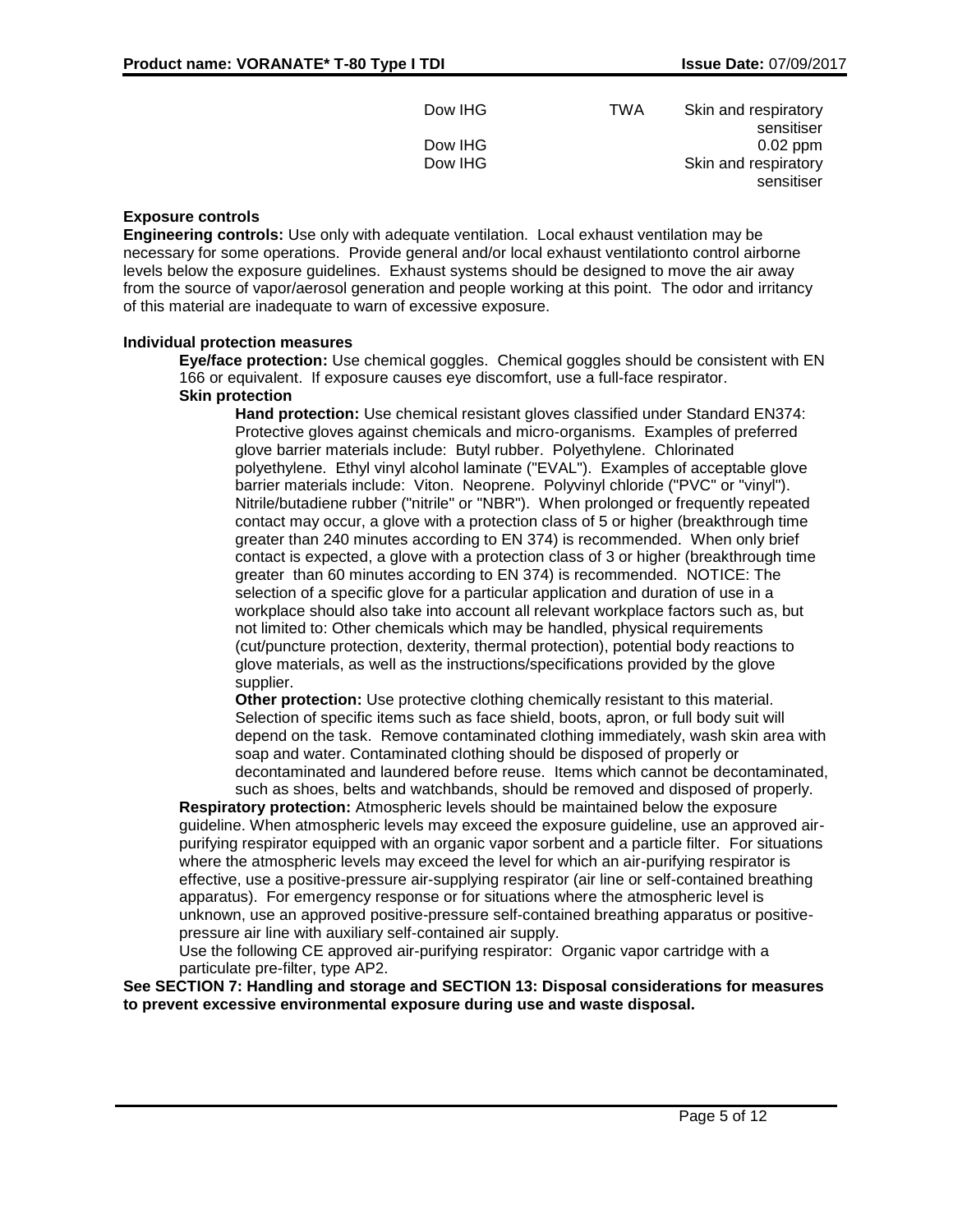# **9. PHYSICAL AND CHEMICAL PROPERTIES**

| <b>Appearance</b>                                 |                                                                                                  |
|---------------------------------------------------|--------------------------------------------------------------------------------------------------|
| <b>Physical state</b>                             | liquid                                                                                           |
| Color                                             | Colorless to yellow                                                                              |
| Odor                                              | Sharp                                                                                            |
| <b>Odor Threshold</b>                             | 0.05 - 0.2 ppm Based on Literature for TDI. Odor is<br>inadequate warning of excessive exposure. |
| рH                                                | Not applicable                                                                                   |
| <b>Melting point/range</b>                        | 9.5 - 10 °C EU Method A.1 (Melting / Freezing Temperature)                                       |
| <b>Freezing point</b>                             | 9.5 - 10 °C EU Method A.1 (Melting / Freezing Temperature)                                       |
| Boiling point (760 mmHg)                          | 252 - 254 °C at 1.013 hPa EU Method A.2 (Boiling<br>Temperature)                                 |
| <b>Flash point</b>                                | closed cup 126 °C ASTM D 93                                                                      |
| <b>Evaporation Rate (Butyl Acetate</b><br>$= 1$   | <1 Literature                                                                                    |
| <b>Flammability (solid, gas)</b>                  | No                                                                                               |
| Lower explosion limit                             | 0.9 % vol Literature (2,4 isomer of TDI)                                                         |
| <b>Upper explosion limit</b>                      | 9.5 % vol Literature                                                                             |
| <b>Vapor Pressure</b>                             | 0.015 hPa at 20 °C Calculated. 0.01 mmHg at 20 °C<br>Literature                                  |
| <b>Relative Vapor Density (air = 1)</b>           | 6.0 Literature                                                                                   |
| <b>Relative Density (water = 1)</b>               | 1.22 at 20 °C / 20 °C EU Method A.3 (Relative Density)                                           |
| <b>Water solubility</b>                           | insoluble, reacts, evolution of CO2                                                              |
| <b>Partition coefficient: n-</b><br>octanol/water | No data available                                                                                |
| <b>Auto-ignition temperature</b>                  | $>$ 595 °C EC Method A15                                                                         |
| <b>Decomposition temperature</b>                  | No data available                                                                                |
| <b>Dynamic Viscosity</b>                          | 3 mPa.s at 25 °C Literature                                                                      |
| <b>Kinematic Viscosity</b>                        | 2.221 mm2/s at 20 °C Literature                                                                  |
| <b>Explosive properties</b>                       | Not explosive                                                                                    |
| <b>Oxidizing properties</b>                       | No                                                                                               |
| <b>Liquid Density</b>                             | 1.22 g/cm3 at 20 °C Literature                                                                   |
| Molecular weight                                  | No test data available                                                                           |
| <b>Percent volatility</b>                         | No data available                                                                                |

NOTE: The physical data presented above are typical values and should not be construed as a specification.

## **10. STABILITY AND REACTIVITY**

**Reactivity:** Diisocyanates react with many materials and the rate of reaction increases with temperature as well as increased contact; these reactions can become violent. Contact is increased by stirring or if the other material mixes with the diisocyanate. Diisocyanates are not soluble in water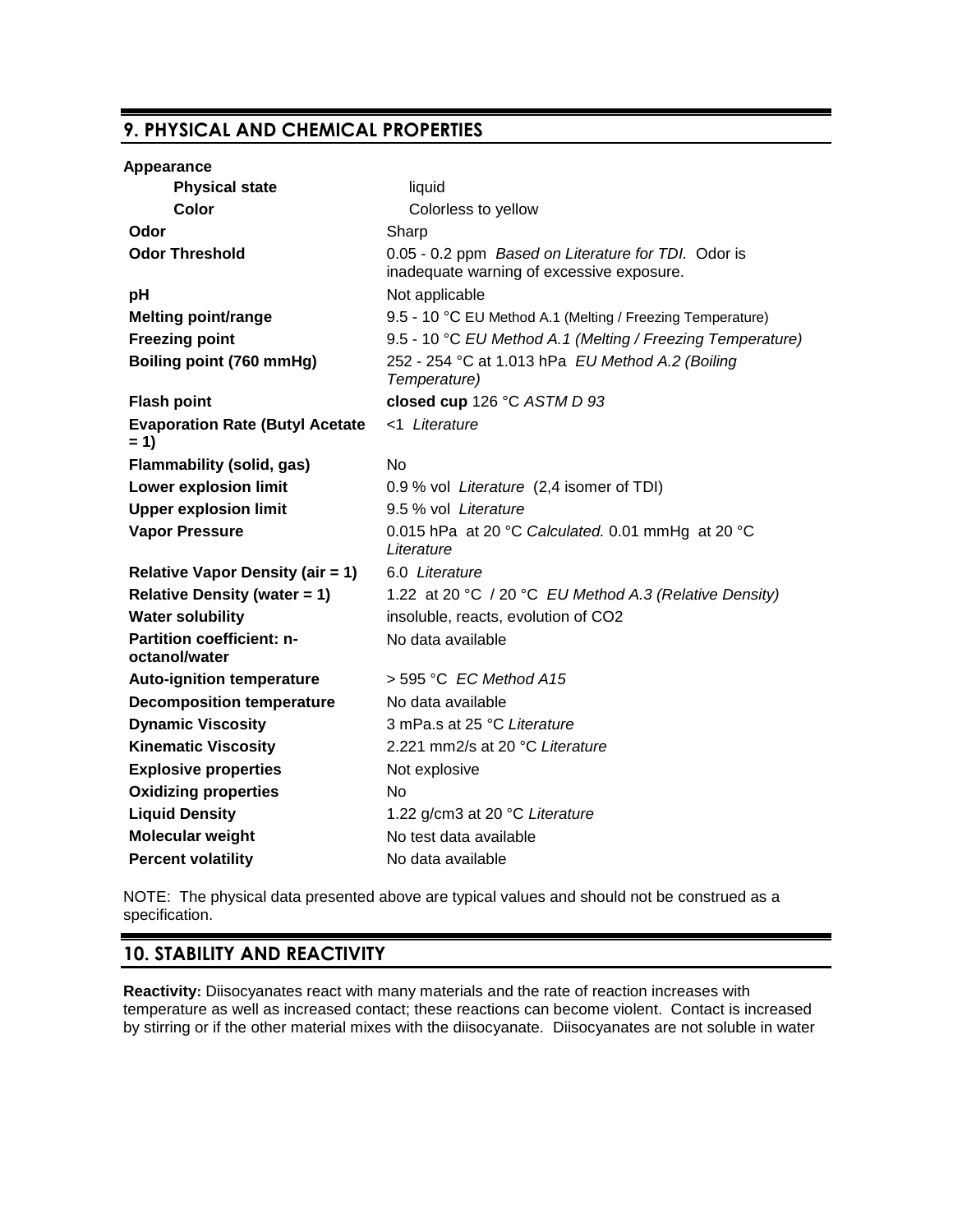and sink to the bottom, but react slowly at the interface. The reaction forms carbon dioxide gas and a layer of solid polyurea. Reaction with water will generate carbon dioxide and heat.

**Chemical stability:** Stable under recommended storage conditions. See Storage, Section 7.

**Possibility of hazardous reactions:** Can occur. Exposure to elevated temperatures can cause product to decompose and generate gas. This can cause pressure build-up and/or rupturing of closed containers. Polymerization can be catalyzed by: Strong bases. Water.

**Conditions to avoid:** Exposure to elevated temperatures can cause product to decompose. Generation of gas during decomposition can cause pressure in closed systems. Pressure build-up can be rapid. Avoid moisture. Material reacts slowly with water, releasing carbon dioxide which can cause pressure buildup and rupture of closed containers. Elevated temperatures accelerate this reaction.

**Incompatible materials:** Avoid contact with: Acids Alcohols. Amines Water. Ammonia Metal compounds. Moist air. Strong oxidizers. Diisocyanates react with many materials and the rate of reaction increases with temperature as well as increased contact; these reactions can become violent. Contact is increased by stirring or if the other material mixes with the diisocyanate. Diisocyanates are not soluble in water and sink to the bottom, but react slowly at the interface. The reaction forms carbon dioxide gas and a layer of solid polyurea. Reaction with water will generate carbon dioxide and heat. Avoid contact with metals such as: Aluminum. Zinc. Brass. Tin. Copper. Galvanized metals. Avoid contact with absorbent materials such as: Moist organic absorbents. Avoid unintended contact with polyols. The reaction of polyols and isocyanates generate heat.

**Hazardous decomposition products:** Decomposition products depend upon temperature, air supply and the presence of other materials. Gases are released during decomposition.

# **11. TOXICOLOGICAL INFORMATION**

Toxicological information appears in this section when such data is available.

## **Acute toxicity**

## **Acute oral toxicity**

Low toxicity if swallowed. Small amounts swallowed incidentally as a result of normal handling operations are not likely to cause injury; however, swallowing larger amounts may cause injury. Swallowing may result in gastrointestinal irritation or ulceration.

LD50. Rat. 4.130 mg/kg

## **Acute dermal toxicity**

Prolonged skin contact is unlikely to result in absorption of harmful amounts.

LD50. Rabbit. > 9.400 mg/kg

## **Acute inhalation toxicity**

Easily attainable vapor concentrations may cause serious adverse effects, even death. Excessive exposure to TDI may cause severe irritation of the upper respiratory tract and lungs, fluid in the lungs, permanent decrease of lung function, neurologic disorders, cholinesterase depression and gastrointestinal distress.

LC50. Rat. 1 Hour. vapour. 0.47 mg/l LC50. Mouse. 6 Hour. dust/mist. 0.1 mg/l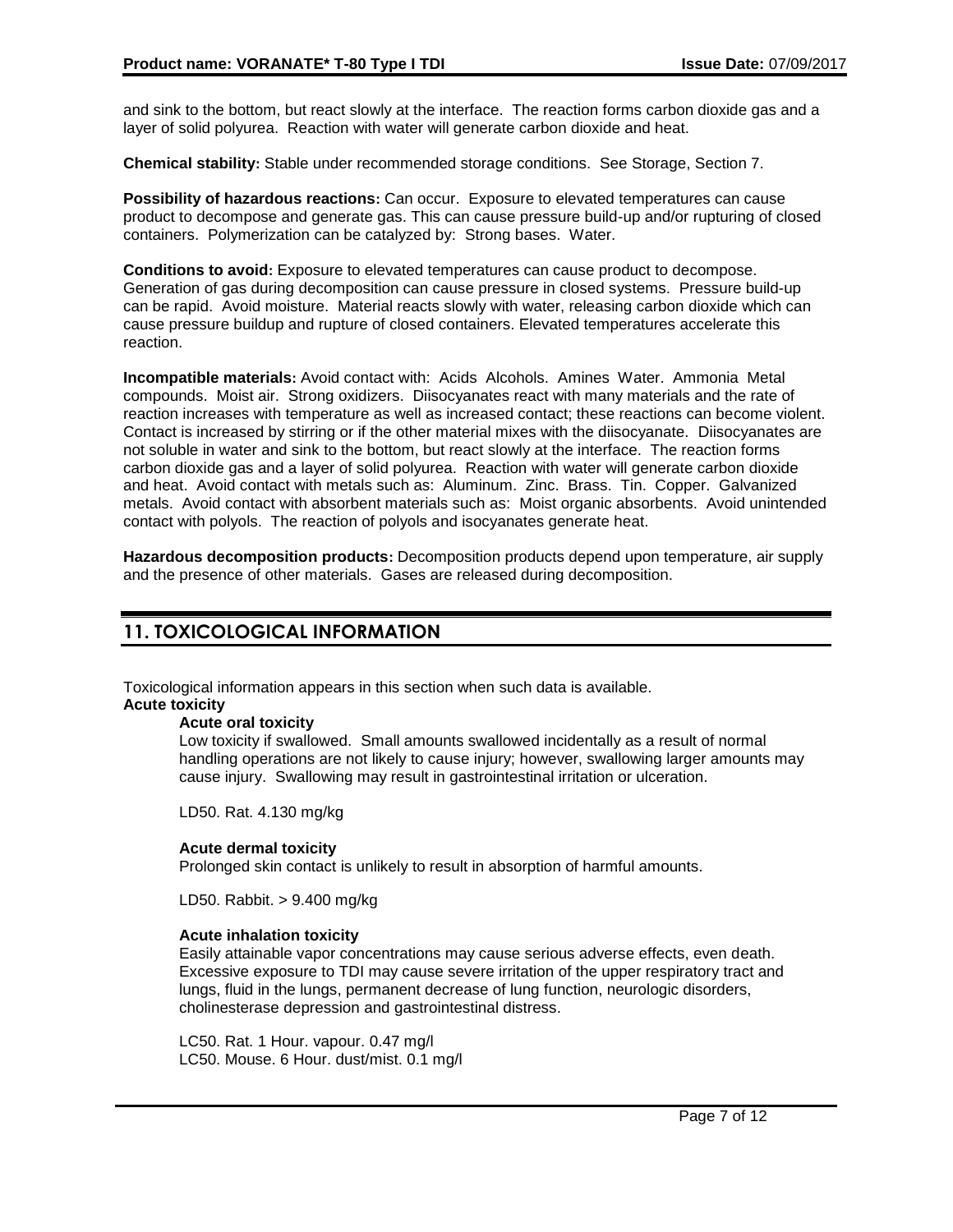#### **Skin corrosion/irritation**

Prolonged contact may cause severe skin irritation with local redness and discomfort.

## **Serious eye damage/eye irritation**

May cause severe eye irritation. May cause moderate corneal injury. Vapor may cause eye irritation experienced as mild discomfort and redness.

#### **Sensitization**

Skin contact may cause an allergic skin reaction. Animal studies have shown that skin contact with isocyanates may play a role in respiratory sensitization.

May cause allergic respiratory reaction.

Reexposure to extremely low isocyanate concentrations may cause allergic respiratory reactions in individuals already sensitized.

Asthma-like symptoms may include coughing, difficult breathing and a feeling of tightness in the chest. Occasionally, breathing difficulties may be life threatening. Effects may be delayed.

#### **Specific Target Organ Systemic Toxicity (Single Exposure)**

May cause respiratory irritation. Route of Exposure: Inhalation Target Organs: Respiratory Tract

#### **Specific Target Organ Systemic Toxicity (Repeated Exposure)**

Based on available data, repeated exposures are not anticipated to cause additional significant adverse effects.

#### **Carcinogenicity**

An oral study in which high doses of TDI were reported to cause cancer in animals has been found to contain numerous deficiencies which compromise the validity of the study. TDI did not cause cancer in laboratory animals exposed by inhalation, the most likely route of exposure.

#### **Teratogenicity**

TDI did not cause birth defects in laboratory animals. Slight effects were observed in the fetus but only at doses which caused toxic effects to the mother.

#### **Reproductive toxicity**

In animal studies, TDI has been shown not to interfere with reproduction.

#### **Mutagenicity**

In vitro genetic toxicity studies were negative in some cases and positive in other cases. Animal genetic toxicity studies were negative. Results of a Drosophila study were reported to be weakly positive; however, these positive findings are believed to be due to degradation of TDI in the solvent delivery vehicle.

#### **Aspiration Hazard**

Based on physical properties, not likely to be an aspiration hazard.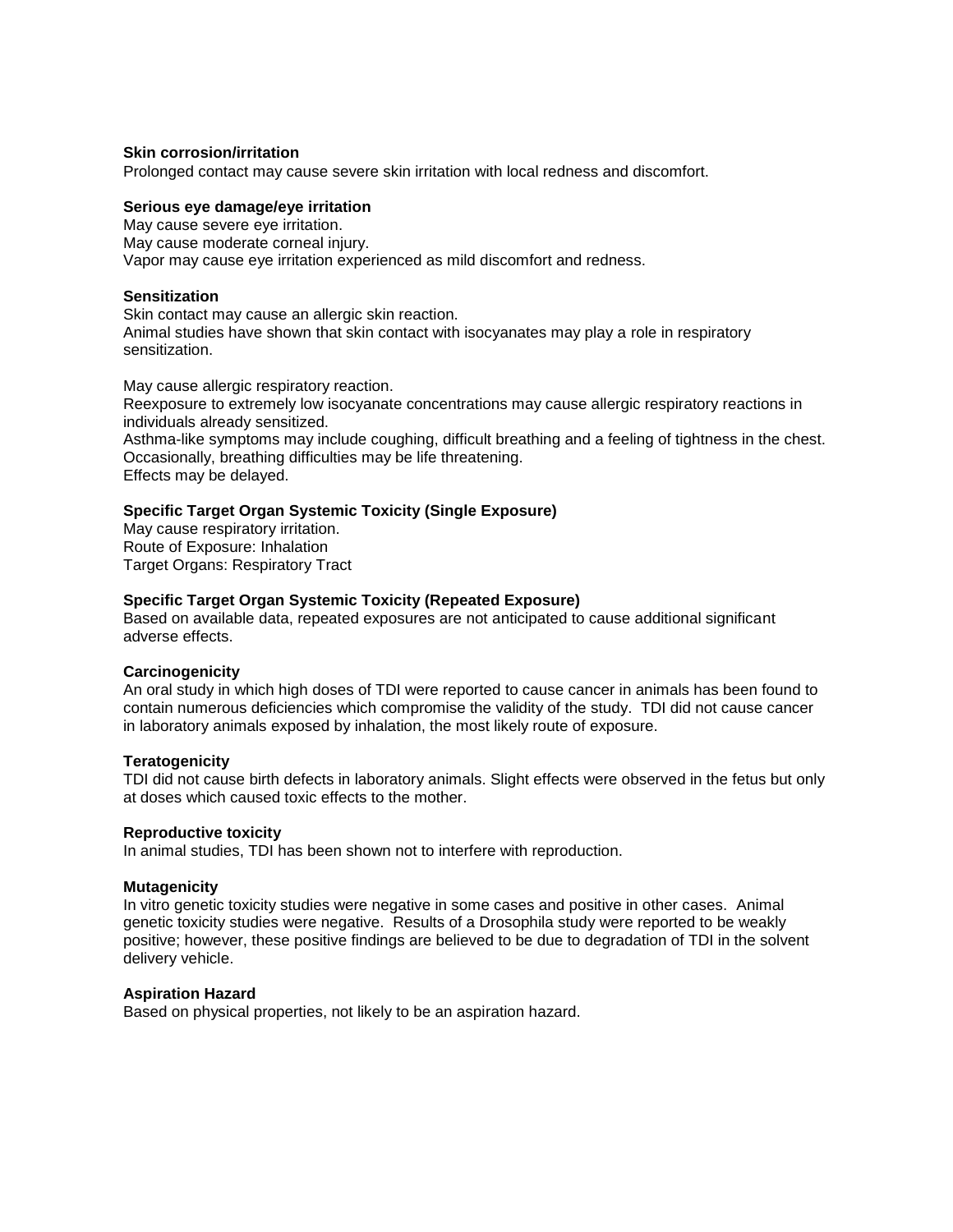## **12. ECOLOGICAL INFORMATION**

Ecotoxicological information appears in this section when such data is available.

#### **Toxicity**

#### **Acute toxicity to fish**

Material is harmful to aquatic organisms (LC50/EC50/IC50 between 10 and 100 mg/L in the most sensitive species).

LC50. Oncorhynchus mykiss (rainbow trout). static test. 96 Hour. 133 mg/l. OECD Test Guideline 203 or Equivalent

#### **Acute toxicity to aquatic invertebrates**

EC50. Daphnia magna (Water flea). static test. 48 Hour. 12.5 mg/l. OECD Test Guideline 202 or Equivalent

#### **Acute toxicity to algae/aquatic plants**

EC50. Skeletonema costatum (marine diatom). static test. 96 Hour. 3,230 mg/l. OECD Test Guideline 201 or Equivalent

EC50. Chlorella vulgaris (Fresh water algae). static test. 96 Hour. 4,300 mg/l. OECD Test Guideline 201 or Equivalent

#### **Toxicity to bacteria**

EC50. activated sludge. Respiration inhibition. 3 Hour. > 100 mg/l. OECD 209 Test

#### **Chronic aquatic toxicity**

## **Chronic toxicity to aquatic invertebrates**

NOEC. Daphnia magna (Water flea). static test. 21 d. number of offspring. 1.1 mg/l

LOEC. Daphnia magna (Water flea). static test. 21 d. number of offspring. 2.2 mg/l

## **Persistence and degradability**

**Biodegradability:** In the aquatic and terrestrial environment, material reacts with water forming predominantly insoluble polyureas which appear to be stable. In the atmospheric environment, material is expected to have a short tropospheric half-life, based on calculations and by analogy with related diisocyanates.

#### **Bioaccumulative potential**

## **Toluene-diisocyanate, mixture of toluene-2,4-di-isocyanate and toluene-2,6-di-isocyanate**

**Bioaccumulation:** Reacts with water. In the aquatic and terrestrial environment, movement is expected to be limited by its reaction with water forming predominantly insoluble polyureas.

#### **Mobility in soil**

In the aquatic and terrestrial environment, movement is expected to be limited by its reaction with water forming predominantly insoluble polyureas.

## **Results of PBT and vPvB assessment**

This substance is not considered to be persistent, bioaccumulating and toxic (PBT). This substance is not considered to be very persistent and very bioaccumulating (vPvB).

#### **Other adverse effects**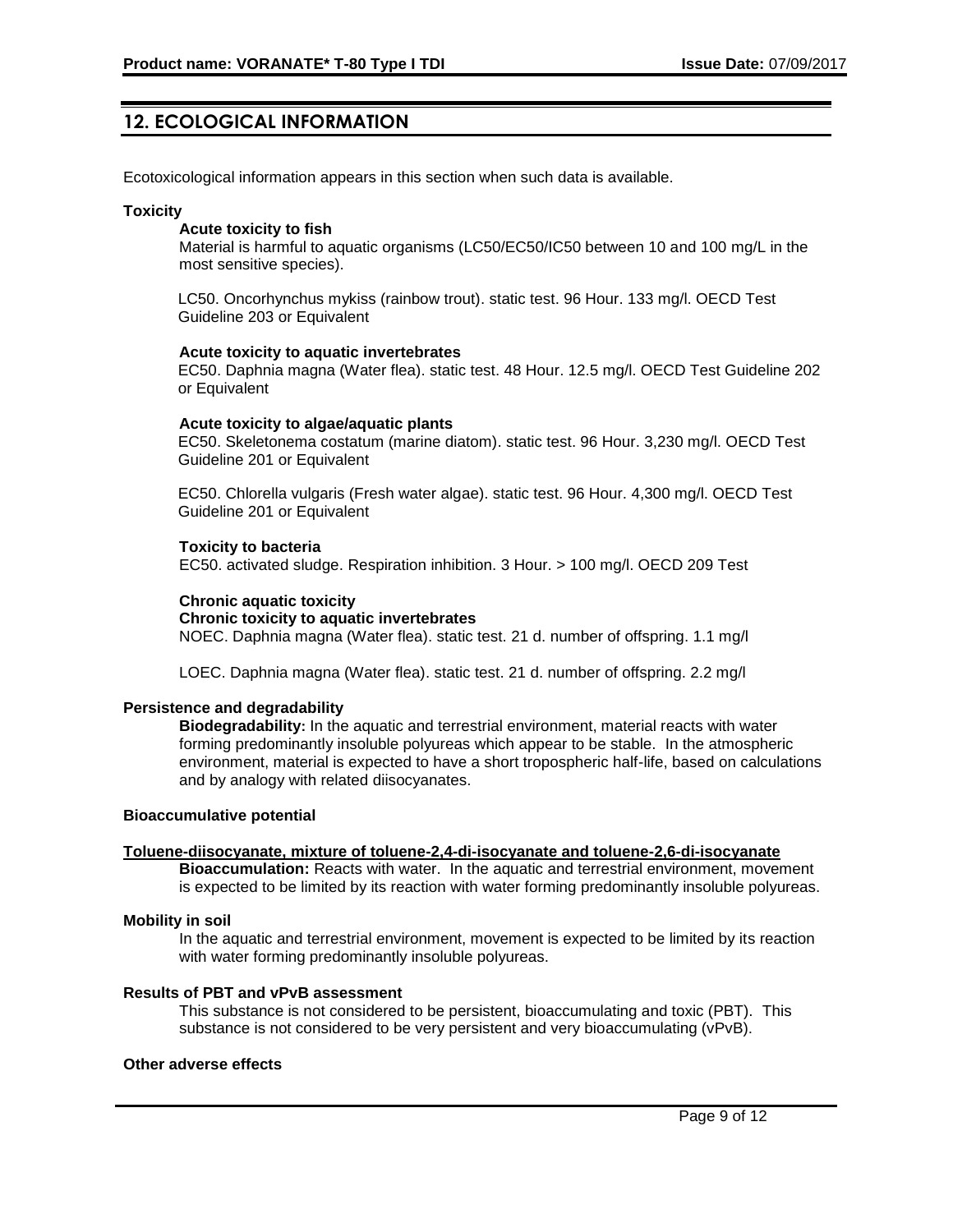This substance is not on the Montreal Protocol list of substances that deplete the ozone layer.

## **13. DISPOSAL CONSIDERATIONS**

#### **Disposal methods:**

This product, when being disposed of in its unused and uncontaminated state should be treated as a hazardous waste according to EC Directive 2008/98/EC. Any disposal practices must be in compliance with all national and provincial laws and any municipal or local by-laws governing hazardous waste. For used, contaminated and residual materials additional evaluations may be required. Do not dump into any sewers, on the ground, or into any body of water. Incineration under approved, controlled conditions using incinerators suitable or designed for the disposal of hazardous chemical wastes, is the preferred method for disposal. Small quantities of waste may be pretreated for example with polyol, to neutralise prior to disposal. Empty drums should be decontaminated (see Section 6) and either punctured and scrapped or given to an approved drum reconditioner.

## **14. TRANSPORT INFORMATION**

| <b>Classification for ROAD and Rail transport:</b>   |                                                        |
|------------------------------------------------------|--------------------------------------------------------|
| Proper shipping name                                 | <b>TOLUENE DIISOCYANATE</b>                            |
| UN number                                            | <b>UN 2078</b>                                         |
| <b>Class</b>                                         | 6.1                                                    |
| Packing group                                        | $\mathbf{I}$                                           |
| <b>Classification for SEA transport (IMO-IMDG):</b>  |                                                        |
| Proper shipping name                                 | <b>TOLUENE DIISOCYANATE</b>                            |
| <b>UN number</b>                                     | <b>UN 2078</b>                                         |
| Class                                                | 6.1                                                    |
| <b>Packing group</b>                                 | Ш                                                      |
| <b>Transport in bulk</b>                             | Consult IMO regulations before transporting ocean bulk |
| according to Annex I or II                           |                                                        |
| of MARPOL 73/78 and the                              |                                                        |
| <b>IBC or IGC Code</b>                               |                                                        |
| <b>Classification for AIR transport (IATA/ICAO):</b> |                                                        |
| Proper shipping name                                 | Toluene diisocyanate                                   |
| <b>UN number</b>                                     | <b>UN 2078</b>                                         |
| Class                                                | 6.1                                                    |
| Packing group                                        | $\mathsf{I}$                                           |
|                                                      |                                                        |

This information is not intended to convey all specific regulatory or operational requirements/information relating to this product. Transportation classifications may vary by container volume and may be influenced by regional or country variations in regulations. Additional transportation system information can be obtained through an authorized sales or customer service representative. It is the responsibility of the transporting organization to follow all applicable laws, regulations and rules relating to the transportation of the material.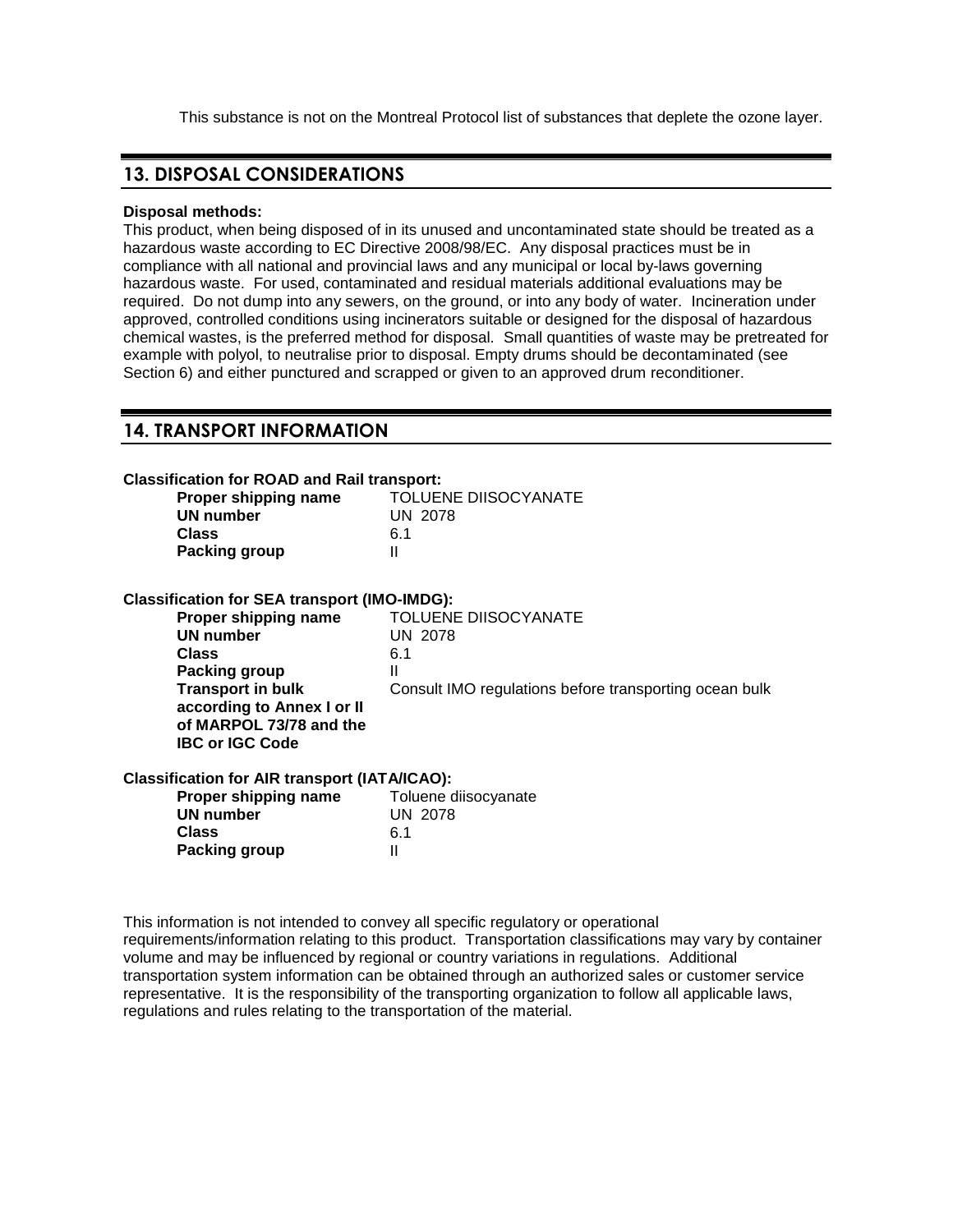# **15. REGULATORY INFORMATION**

## **Label**

Classification and labeling have been performed according to regulations.

## **Hazard symbol and Indication of danger**

T+ Very toxic **Chemical name:** 2,4-Diisocyanato-1-methylbenzene 247-722-4

## **R-phrase(s)**

| R26<br>R36/37/38 | Very toxic by inhalation.                                                                                      |
|------------------|----------------------------------------------------------------------------------------------------------------|
| R40              | Irritating to eyes, respiratory system and skin.<br>Limited evidence of a carcinogenic effect.                 |
| R42/43           | May cause sensitisation by inhalation and skin contact.                                                        |
| R52/53           | Harmful to aquatic organisms, may cause long-term adverse effects in the<br>aquatic environment.               |
| S-phrase(s)      |                                                                                                                |
| S <sub>23</sub>  | Do not breathe vapour.                                                                                         |
| S <sub>28</sub>  | After contact with skin, wash immediately with plenty of water.                                                |
| S <sub>35</sub>  | This material and its container must be disposed of in a safe way.                                             |
| S36/37           | Wear suitable protective clothing and gloves.                                                                  |
| S45              | In case of accident or if you feel unwell, seek medical advice immediately (show<br>the label where possible). |
| S61              | Avoid release to the environment. Refer to special instructions/ Safety data<br>sheets.                        |

Contains isocyanates. See information supplied by the manufacturer.

# **16. OTHER INFORMATION**

## **Full text of the R-phrases given in Section 3**

| R <sub>26</sub> | Very toxic by inhalation.                                       |
|-----------------|-----------------------------------------------------------------|
| R36/37/38       | Irritating to eyes, respiratory system and skin.                |
| R40             | Limited evidence of a carcinogenic effect.                      |
| R42/43          | May cause sensitisation by inhalation and skin contact.         |
| R <sub>52</sub> | Harmful to aquatic organisms.                                   |
| R <sub>53</sub> | May cause long-term adverse effects in the aquatic environment. |

## **Revision**

Identification Number: 2976 / S100 / Issue Date: 07/09/2017 / Version: 0.0 Most recent revision(s) are noted by the bold, double bars in left-hand margin throughout this document.

## **Legend**

| Limit<br><b>POILLE</b><br>$\ddotsc$ |
|-------------------------------------|
|                                     |